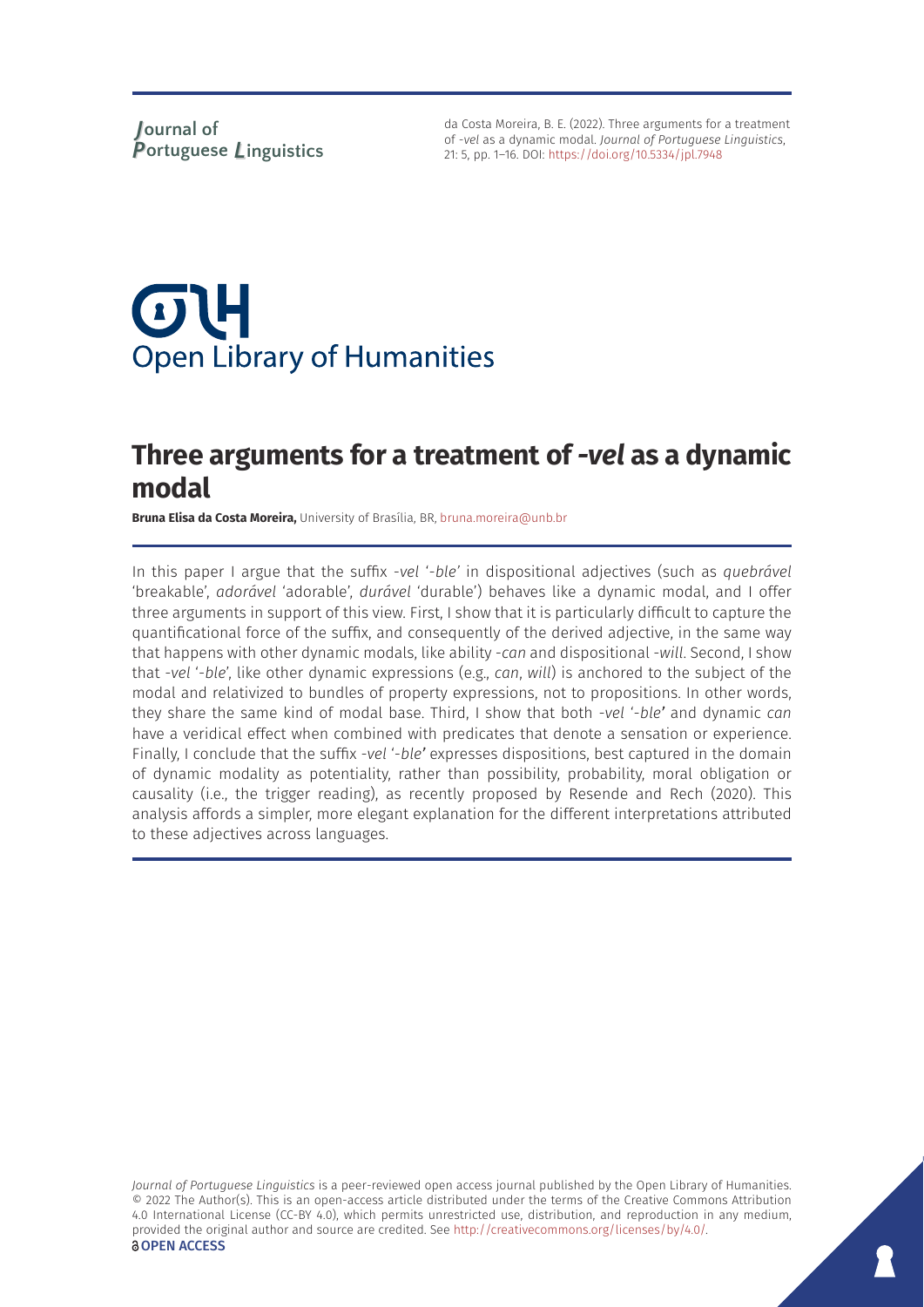## **1. Introduction**

In this paper I argue that the suffix -*vel* '-*ble*' in what I call dispositional adjectives (Moreira, 2015, 2021) is best treated in the domain of dynamic modality. The term dispositional adjective is meant to cover this particular class of adjectives in Portuguese ending with the suffix -*vel*  (as well as correlates in different languages, such as *-able* adjectives in English, -*ble* adjectives in Spanish). I claim that the suffix—and, consequently, the derived adjectival class—expresses dispositions, rather than possibility, probability, moral obligation or causality, as recently proposed by Resende and Rech (2020, p. 7) and exemplified in  $(1).<sup>1</sup>$ 

- (1) (a) possibility: *lavável* 'washable', *aplicável* 'applicable', *curável* 'curable'
	- (b) probability: *variável* 'variable', *agradável* 'agreeable, pleasant', *perecível* 'perishable'
	- (c) obligation: *respeitável* 'respectable', *lastimável* 'lamentable',
	- (d) causality: *confortável* 'comfortable', *amigável* 'amicable', *desprezível* 'despicable'

To capture the apparently wide range of readings described above, Resende and Rech (2020, pp. 13–14), following the standard Kratzerian theory, posit that, in (1a), -*vel* '-*ble'* is a circumstantial modal with existential force; in (1b), it is an epistemic modal with universal force; in (1c), it is a deontic modal, with universal force; and, finally, in (1d), it does not express modality, but causality, what they call the "trigger reading" (i.e., *confortável* 'comfortable' is interpreted as what causes X (comfort)). This analysis is summarized in **Table 1** (Resende & Rech, 2020, p. 8).

| Interpretation | <b>Modality type</b> | <b>Modal force</b> | <b>Modal base</b> | Ordering source |
|----------------|----------------------|--------------------|-------------------|-----------------|
| Possibility    | Circumstantial       | Possibility        | Circumstantial    | Stereotypical   |
| Probability    | Epistemic            | Necessity          | Epistemic         | Stereotypical   |
| Obligation     | <b>Deontic</b>       | Necessity          | Circumstantial    | Deontic         |

**Table 1:** Ingredients for the modal interpretation of *-vel* (Resende & Rech, 2020, p. 8).

Modality is commonly analyzed as quantification over possible worlds. In Kratzer's (1981) standard theory, modal expressions are contextually sensitive and vary along certain parameters. The first parameter, modal force, is lexically specified and can be of two basic types: necessity (modeled as a universal quantifier) and possibility (modeled as an existential quantifier). The

<sup>1</sup> The suffix -*vel* comes from the Latin *-bìlis*. It is a highly productive suffix in Portuguese. The Brazilian Portuguese Dictionary Houaiss attests around 1600 adjectives formed with the suffix, the majority of them are verb-based (see Moreira, 2015 and references therein).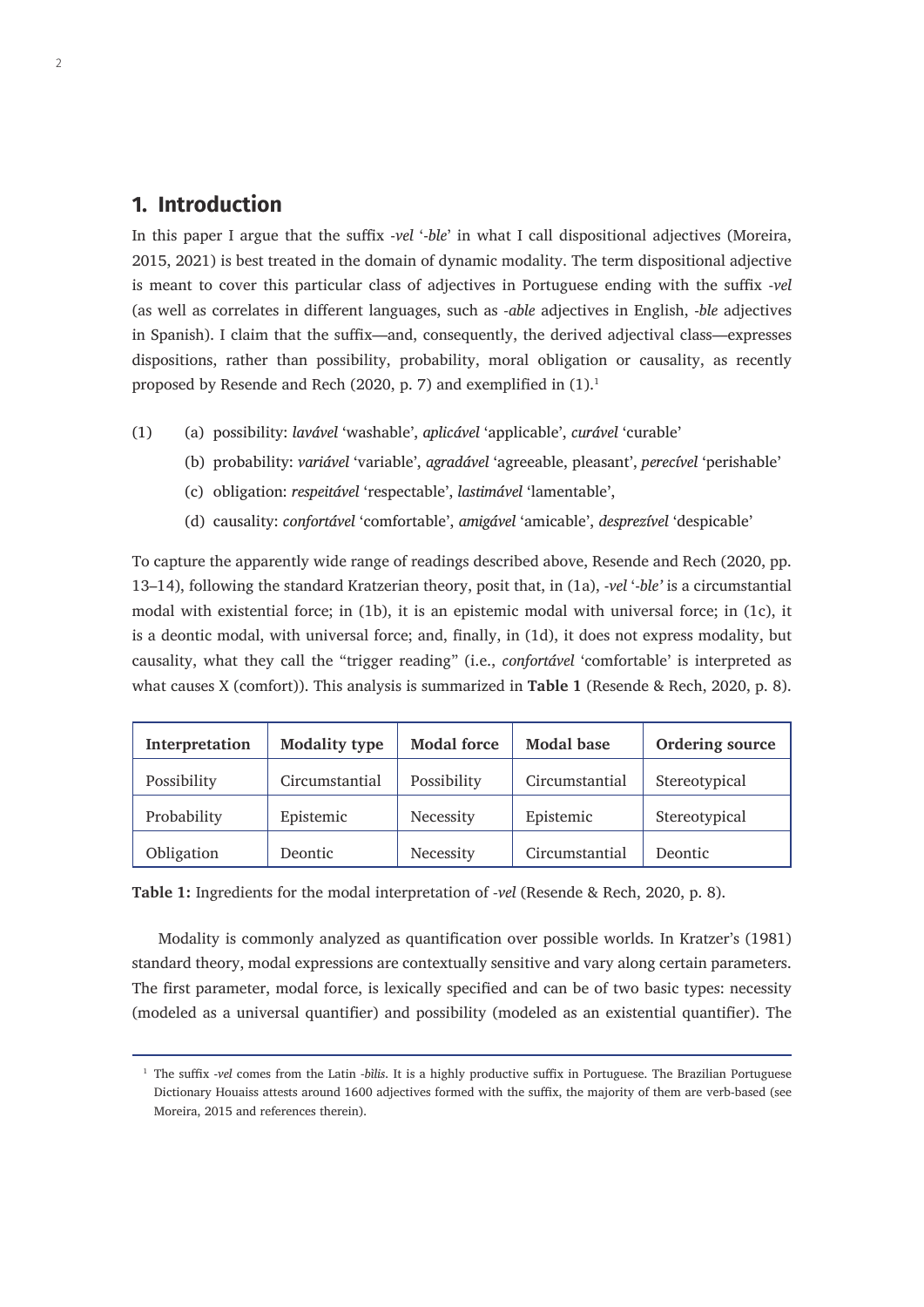second parameter, the modal flavor, is determined by so-called conversational backgrounds. These are contextually determined elements that help to fix a consistent set of worlds. For instance, an epistemic conversational background helps to fix a set of worlds consistent with a set of information. A deontic one helps to fix a set of worlds consistent with a set of rules.

In Kratzer's (1981) standard theory, different modal flavors (epistemic, deontic) are determined by the interaction of two conversational backgrounds, the modal base and the ordering source. In an epistemic modal expression like "Tom can be sleepy at 7 pm" (i.e., in view of what I know, it is possible that Tom is sleepy at 7 pm), the modal base is a set of propositions someone knowns at a particular time (e.g., "Tom is a baby", "Tom takes a bath around 6 pm", "Tom is fed before 7 pm", "Tom usually goes to bed early", among others). This set of proposition makes up the modal base of epistemic *can*. According to Kratzer, modal bases can also be circumstantial or empty.

The ordering source, a set of propositions, is responsible for narrowing the modal base even further. Ordering sources can be of different types, such as stereotypical, deontic or empty. In our example, "Tom can be sleepy at 7 pm", the epistemic interpretation arises from the interaction of an epistemic modal base and a stereotypical ordering source. That is, the worlds that make up our modal base are ordered in such a way that they get close to a typical day in Tom's life.

In what follows, I argue for a different treatment of the suffix -*vel* '-*ble'* than the one shown in **Table 1**, following previous work on dynamic modality, which is concerned with abilities, dispositions and tendencies (Von Wright, 1951; Brennan, 1993; Hackl, 1998; Giannakidou & Staraki, 2013; Menéndez-Benito, 2013; Moreira, 2015, 2021). I claim that an analysis along the lines of Resende and Rech (2020) fails to capture important properties of dispositional adjectives, and I provide three arguments for a treatment of -*vel* as expressing dynamic modality.

First, building largely on previous work by Hackl (1998), I show that it is particularly challenging to determine the modal force of -*vel* '-*ble'* in the same way that happens with ability*can*. 2 Consider a predicate like *lavável* 'washable'. It is indeed compatible with a possibility interpretation, as in washable fabric, that is, a fabric that can be washed. But if the suffix is modeled as an existential quantifier, the conclusion that there is at least one possible world where the fabric can be washed is too weak and does not capture the essence of the predicate *lavável* 'washable'.

Second, I show that -*vel* '-*ble'*, like other dynamic expressions (e.g., *can*, *will*) is relativized to bundles of property expressions introduced by *in virtue of* phrases, not propositions, following Brennan (1993). In other words, they share the same kind of modal base. Consider the predicate

<sup>&</sup>lt;sup>2</sup> In part, this is what we see in the examples in (1) and also in Table 1, where the suffix varies in modal force (e.g., as an existential or universal quantifier). Assuming that modal force is lexically specified, it would be interesting to capture this variation, instead of just stipulating it.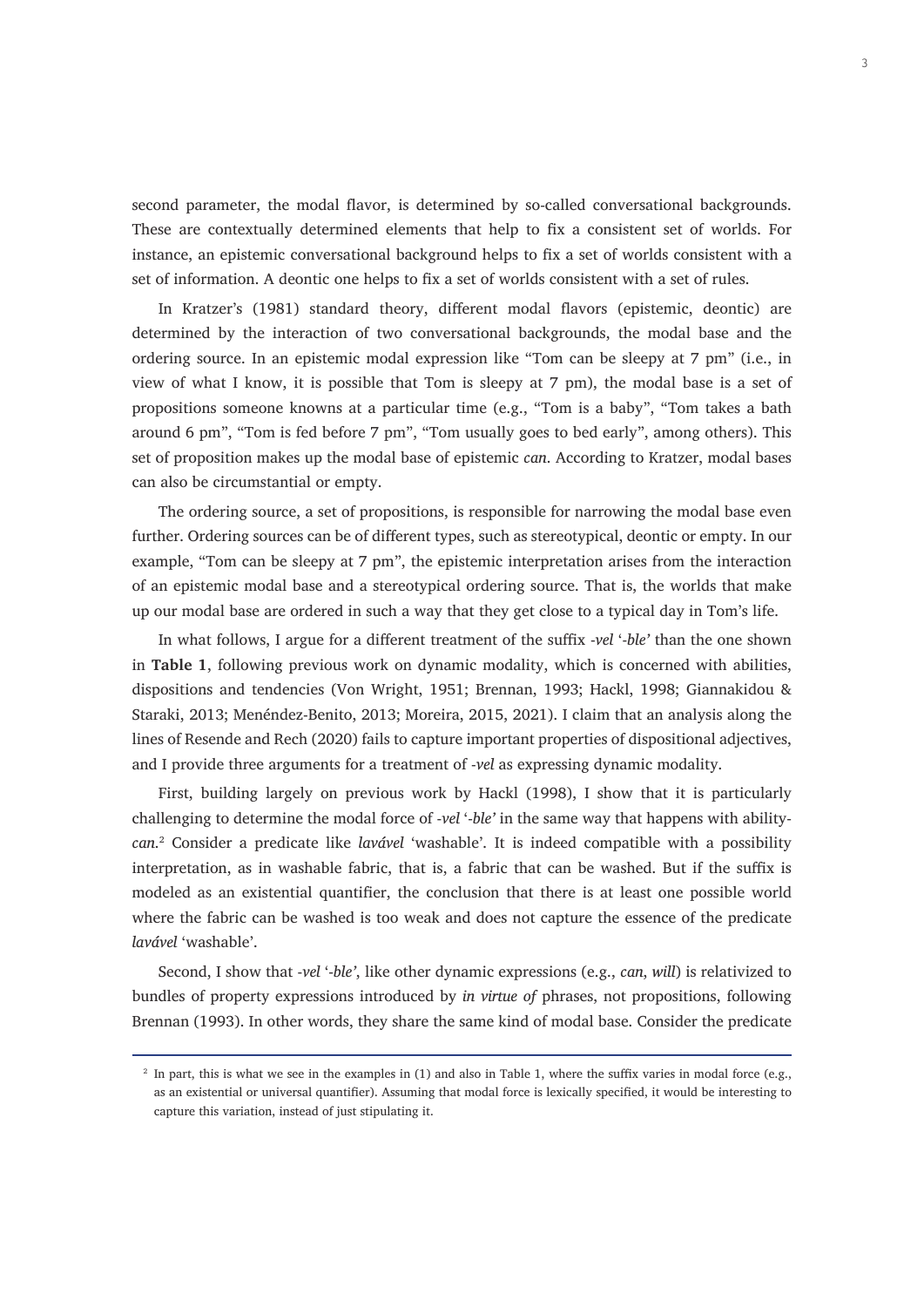*quebrável* 'breakable' in *enfeites quebráveis* 'breakable ornaments'. The adjective holds for certain entities depending on their intrinsic properties, not on any given circumstances.

Intrinsic properties are keyed to the individual to which the dispositional adjective applies (Brennan, 1993). For example, if a given object x is breakable, the relevant properties for a breaking event would apply to that object, as in  $\lambda(x)[fragile(x)], \lambda(x)[delicate(x)]$  (see Moreira, 2015, p. 129). Circumstances, in turn, are certain facts and conditions independent of the individual. For instance, a vase can be said to be breakable by virtue of its own properties, not by virtue of circumstances, such as being carelessly packed or carried, or by how it was handled by a person, or because there was an earthquake. Even though these are circumstances that could cause a breaking event. Going back to the above example, *enfeites quebráveis* 'breakable ornaments', the modal reasoning in this case would be: in virtue of their properties (e.g., the nature of the material, the way they are pieced together, etc.), the ornaments can be broken. But intrinsic properties sometimes can be less clear, as shown below:

- (2) (a) Este teorema é demonstrável. 'This theorem is demonstrable'
	- (b) Esta situação é favorável. 'This situation is favorable'
	- (c) Esse livro está disponível. 'This book is available'

By definition, a theorem is *demonstrable* if it can be logically proved. The reasoning behind this example also involves certain properties of the theorem, such as mathematical complexity. *Favorable* means "expressing approval" or "suggesting a good outcome" (Apple Inc. Dictionary, 2020). A favorable situation is one that has certain (relevant) properties evaluated as positive. In this case, the vagueness of *this situation* makes it difficult to point out exactly which properties are at stake. In any case, these properties are keyed to the situation. Finally, a book is *available* if it can be obtained by a person. For instance, a book is available at a library if it is, say, catalogued, numbered, not reserved, free, etc.<sup>3</sup>

Third, I show that both -*vel* '-*ble'* and dynamic *can* have a veridical effect when combined with predicates that denote a sensation or experience, following previous unexplored observations in the literature (Vendler, 1957; Palmer, 1986). The term *veridical* is used in the sense of Giannakidou and Mari (2017), roughly as entailing actual truth. A predicate like *breakable*, for instance, is modal (i.e., nonveridical), whereas a predicate like *visible* is veridical (i.e., a visible star is one that you can actually see). This explains why dispositional adjectives derived from verbal stems that allow a sentient subject (see Barker, 1998) (e.g., *amável* 'lovable' or *desprezível* 

<sup>&</sup>lt;sup>3</sup> I thank an anonymous reviewer for these examples.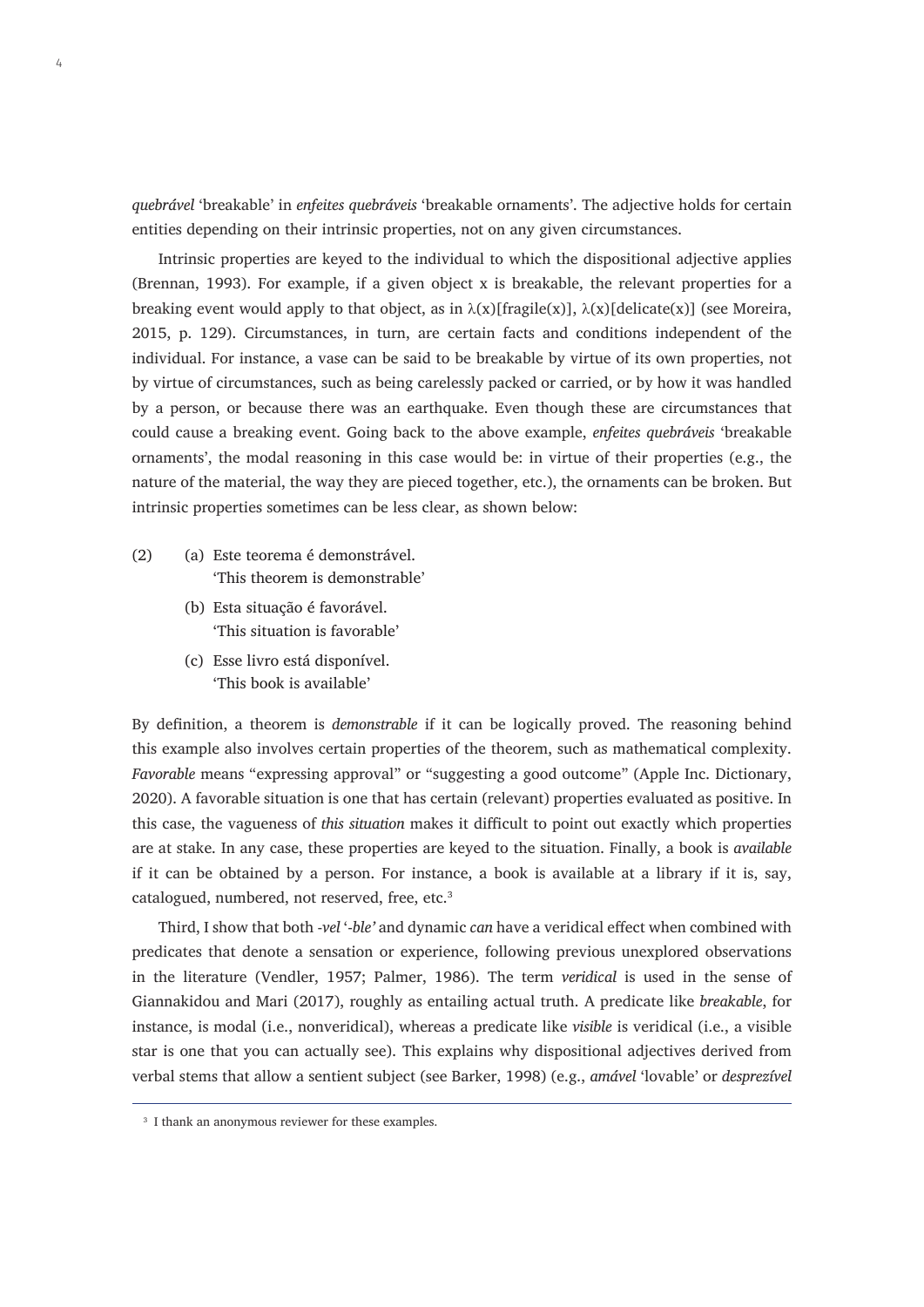'despicable') have a veridical flavor (e.g., *amável* 'lovable' as inspiring love and affection or *desprezível* 'despicable' as deserving hatred or contempt).4

This veridical effect can also be found in examples like *John is respectable* and predicates like *recomendável* 'commendable', *questionável* 'questionable' or *criticável* 'objectionable'. To clarify the use of the term veridical, when I say *John is respectable*, I do not mean that John *can* be respected. As opposed to a predicate like *breakable*, expressing potentiality, *respectable* is veridical in the sense that I respect John and/or think that John is "deserving or worthy of respect" (Apple Inc. Dictionary, 2020). The same goes for the other predicates. If I find a behavior questionable, that means I am unsure about the appropriateness of the behavior. Not that it can be called into question. The generalization is that dispositional adjectives that allow a veridical interpretation are derived from verbs with a sentient subject. This class of verbs includes perception verbs, psych verbs, judging verbs.<sup>5</sup> Consider the following example in (3):

(3) A proposta era perfeitamente aceitável; só não foi aceita por embirração do diretor. 'The proposal was perfectly acceptable; but it was not accepted because the director was captious.'

Note that we are dealing with two different meanings of *accept(able)* in (3). When I say the proposal was perfectly acceptable, it means that I find it adequate, suitable, correct. The adjective derives from an evaluative/subjective use of the verb *accept*, as in "regard favorably or with approval; welcome" (Apple Inc. Dictionary, 2020). In turn, when I say the director did not accept the proposal because he was captious, the verb accept is not used in an evaluative, subjective sense. It could be the case that the director thought the proposal was great (i.e., perfectly acceptable), but he dislikes the author of the proposal, therefore he rejected it on that basis. In that sense, the verb is used in a more objective sense as in "give an affirmative answer to (an offer or proposal); say yes to)" (Apple Inc. Dictionary, 2020). A similar effect is documented for *condenável* 'condemnable' (see Moreira, 2021, p. 29).

These adjectives seem to be incompatible with the possibility interpretation (see examples in (1d) above). In fact, if something or someone is *amável* 'lovable' or *desprezível* 'despicable', the possibility interpretation is trivially true. In other words, if a person is lovable (i.e., inspiring love and affection), it is trivially true that this person *can* be loved.

<sup>4</sup> Definitions taken from Apple Inc. Dictionary (2020).

<sup>5</sup> An anonymous reviewer asks how do I handle dispositional adjectives which cannot presumably be treated as deverbal, but still admit a sentient subject, such as *amigável* 'amicable', *deplorável* 'deplorable', *formidável* 'formidable', *afável* 'affable'. A few points need to be clarified. First, I use the term sentient subject exclusively to describe the subject of perception verbs, judging verbs, and psych verbs that derive -*vel* adjectives. I believe what the reviewer meant to ask was how does the present proposal handles the aforementioned adjectives that somehow seem to pattern together. I treat all of them as instances of evaluative adjectives that have a veridical flavor (see Moreira, 2015, 2021).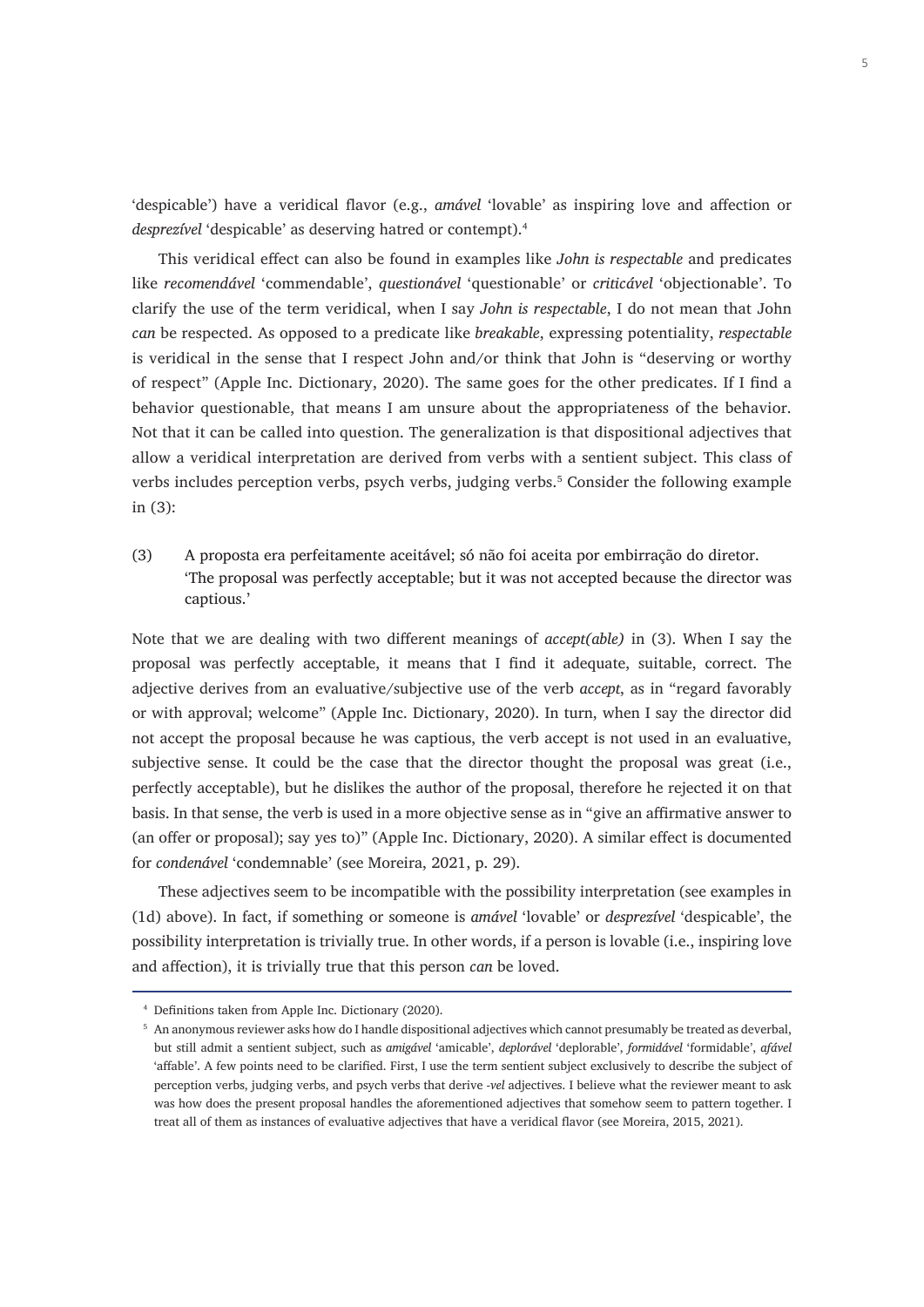The overall picture that emerges from this analysis is presented in **Table 2**. 6

| <b>Modality type</b> | Interpretation   | <b>Force</b>    | <b>Modal base</b>                    | Ordering<br>sources |
|----------------------|------------------|-----------------|--------------------------------------|---------------------|
| Dynamic              | Dispositionality | quasi-universal | Bundles of prop-<br>erty expressions | Stereotypical       |
|                      |                  |                 |                                      | Deontic             |

Table 2: The modality of dispositional adjectives.<sup>6</sup>

I claim that dispositionality, understood as the tendency or potential to behave in a way, can be more or less compatible with the notion of possibility. In a continuum, then, dispositional adjectives would range from purely modal expressions, such as, *quebrável*  'breakable, interpreted as *what can be broken*, to veridical expressions, such as *agradável*  'agreeable', interpreted as *enjoyable, pleasant*. This analysis has implications for the view that the properties of dispositional adjectives are best analyzed as being distributed along their internal structure (Oltra-Massuet, 2014; Resende & Rech, 2020) and that -*vel* can be lexically specified for existential or universal force.

This paper is organized as follows, in addition to this introduction. In section 2, I present dispositional adjectives and I discuss the three aforementioned arguments in favor of a treatment of the suffix -*vel* '-*ble'* as a dynamic modal. In section 3, I conclude the paper and present its main contributions.

## **2. The modality of** *-vel* **'-***ble'*

The study of dynamic modality encompasses abilities, capacities, dispositions, tendencies and susceptibilities (see Von Wright, 1951; Palmer, 1986, 1990; Brennan, 1993; Hackl, 1998; Portner, 2009; Giannakidou & Staraki, 2013; Menéndez-Benito, 2013; Moreira, 2015, 2021). Von Wright (1951, p. 28) originally used the term *dynamic modality* to talk about ability-*can*, as shown in the quote below.

The same modal words are used in ordinary language in other senses as well. An important use of them is connected with the notion of an ability and of a disposition and with the verb can. For example: "Jones can speak German" (= "it is possible for Jones to make himself understood in German"); "Jones cannot speak German" (= "it is impossible for Jones to make

<sup>6</sup> The discussion presented here will not deal with the ordering sources. I assume, following previous work by Kratzer (1981) and Brennan (1993), that these can be stereotypical or deontic (see Moreira, 2015 for a discussion, see also Resende & Rech, 2020).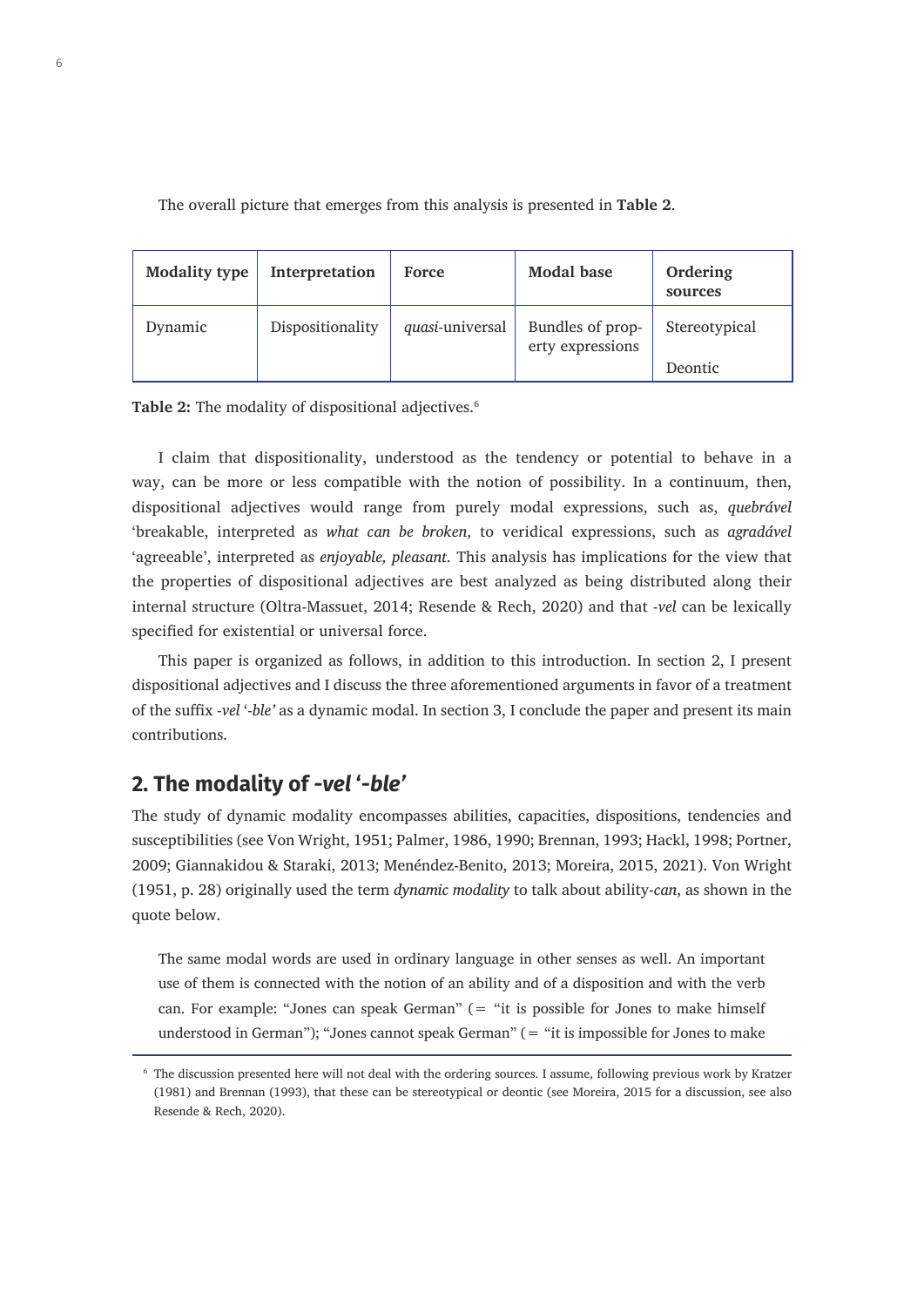himself understood in German"). We shall call the modal concepts, which refer to ability and dispositions, dynamic modalities. (I am indebted for the term to Mr. Geach). […] If Jones is speaking German, Jones can speak German; but Jones may be able to speak German though he is not now speaking it.

Consider a sentence like "Sam will sign anything" (Brennan, 1993, p. 3). According to Brennan, this example expresses a "disposition to behave in a certain way" (Brennan, 1993, p. 8). But dispositionality is also captured at the word-level in predicates like, *solúvel* 'soluble', *inflamável* 'flammable', *flexível* 'flexible' or *quebrável* 'breakable'. In this respect, Cross (2005, p. 321) notes that "We have an intuitive feel for the distinction between dispositional and non-dispositional (or categorical) states, as reflected in our natural classification of fragility, flammability and solubility as dispositions, as opposed to, say, triangularity, which is pretty clearly not a disposition." Adjectives formed with the suffix -*vel* '-*ble'*, then, are *par excellence* dispositional predicates.

In the following subsections, I will assume that a treatment of -*vel* '-*ble'* on a par with ability*can* and dispositional-*will* is on the right track, and I will further establish the right correlations among their behavior with respect to two important parameters of modal interpretation: force and flavor, as proposed by Kratzer (1977, 1981, 1991).

#### **2.1 Force**

Determining the quantificational force of ability and dispositional expressions is a notably difficult problem. Hackl (1998, p. 1) in discussing ability attributions, i.e., "sentences (or utterances) that are used to ascribe some individual some ability", provides the following example (Hackl, 1998, p. 7).

(4) John can swim.

The author correctly notes that an existential treatment of ability-*can* is too weak, as (4) would be true if there is at least one possible world in which John swims. The intuition behind (4), instead, is that "if John can swim then he will swim in more or less all situations that meet basic felicity conditions rather than just in at least one of them" (Hackl, 1998, p. 37). Felicity conditions would be, for example, "John is alert", "John wants to swim", "John has access to a swimming pool" (Hackl, 1998, p. 8). According to Hackl (1998), ability-*can*, in this sense, seems to have a *quasi*-universal force.

This is because the ability in question are contingent on so-called "hard-wired properties" of *John*, to borrow a term from Menéndez-Benito (2013), and not on certain situations or circumstances involving a swimming event. This second, circumstantial dimension, would be captured by opportunity-*can* (e.g., John can swim today because he brought his swimwear). This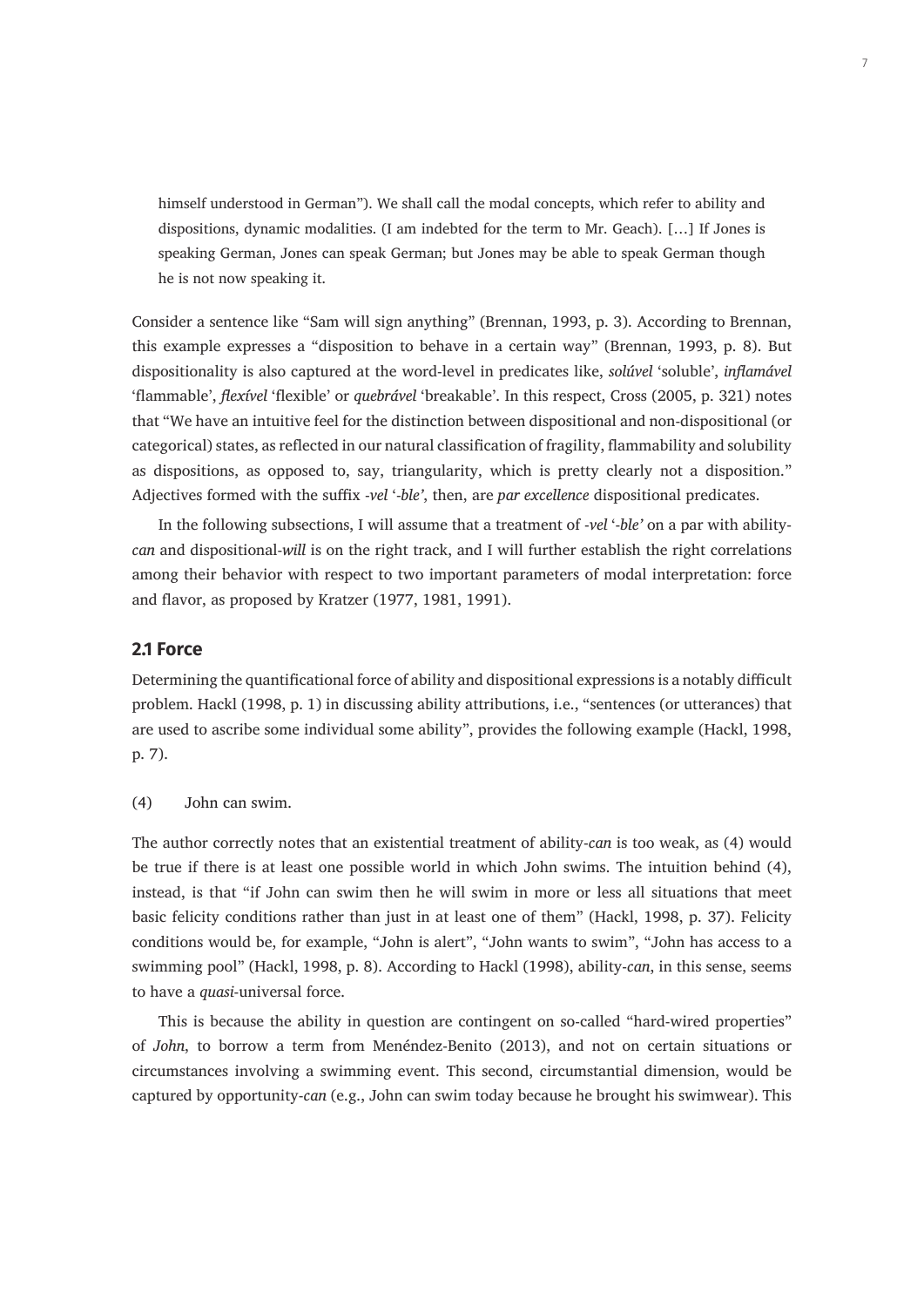discussion is also linked to the notion of occasional abilities, such as "I can lift that rock", and generic abilities, such as "I can lift a 50 pound rock" (Giannakidou & Staraki, 2013, p. 251).

It is possible to extend this analysis to dispositional-*will* in examples like (5), already mentioned above (Brennan, 1993, p. 3).

#### (5) Sam will sign anything.

The interpretation of (5) has a generic flavor, that is, *in general* Sam will sign anything you give him to sign (i.e., Sam is a bit careless or naive). Again, an existential treatment of *will* is not adequate to capture its behavior. One expects that Sam's disposition will be manifested more or less in every situation that requires his signature.

In order to capture this special behavior, Hackl (1998, p. 8) argues that, when it comes to ability attributions (and, I claim, dispositions), existential quantification of possible worlds and generic quantification of situations are "two sides of the same coin". As discussed by Hackl (1998, p. 8), "informally, a world is a conglomerate of situations varying in size and extension in time and location". Under this view, worlds are understood as maximal situations. The author proposes that "John can swim", in (4), be interpreted as in (6), where "All situations that include John and certain felicity conditions are met are expandable to situations in which he swims" (Hackl, 1999, p. 8).

#### (6) GEN<sup>s</sup> [*John in s* & C(s)] \$e[s *overlaps with* s' & *John swims in* s'].

Ability-*can* and, by extension, dispositional-*will*, would both express "non-accidental generalizations" (Hackl, 1998, p. 10). This, I claim, is precisely what adjectives formed with the suffix -*vel* '-*ble'* convey, as exemplified below.<sup>7</sup>

(7) Os enfeites são quebráveis. the ornaments are breakable 'The ornaments are breakable'

According to Cross (2005, p. 322), "If an object has a disposition (e.g., fragility) then there are some activation conditions (jarring) such that if the object were in those conditions, some further condition manifesting the disposition (breaking) would obtain". This is the reasoning behind the interpretation of *quebrável* 'breakable' in (7). Once again, if *-vel* '-*ble'* is modeled as an existential quantifier, (7) would be true if there is at least one possible world in which the ornaments

<sup>7</sup> An anonymous reviewer asks if this is the case for all adjectives ending with the suffix *-vel* and asks, about adjectives like *visível* 'visible' or *navegável* 'navigable', if the activating conditions would be something like if someone looks and if someone tries to navigate through, respectively. The answer is yes. He/she further asks what would be the activation conditions for adjectives like *recomendável* 'commendable', *criticável* 'objectionable', and *questionável* 'questionable'. The answer is roughly if someone evaluates it, if someone judges it, considering that these are judging verbs.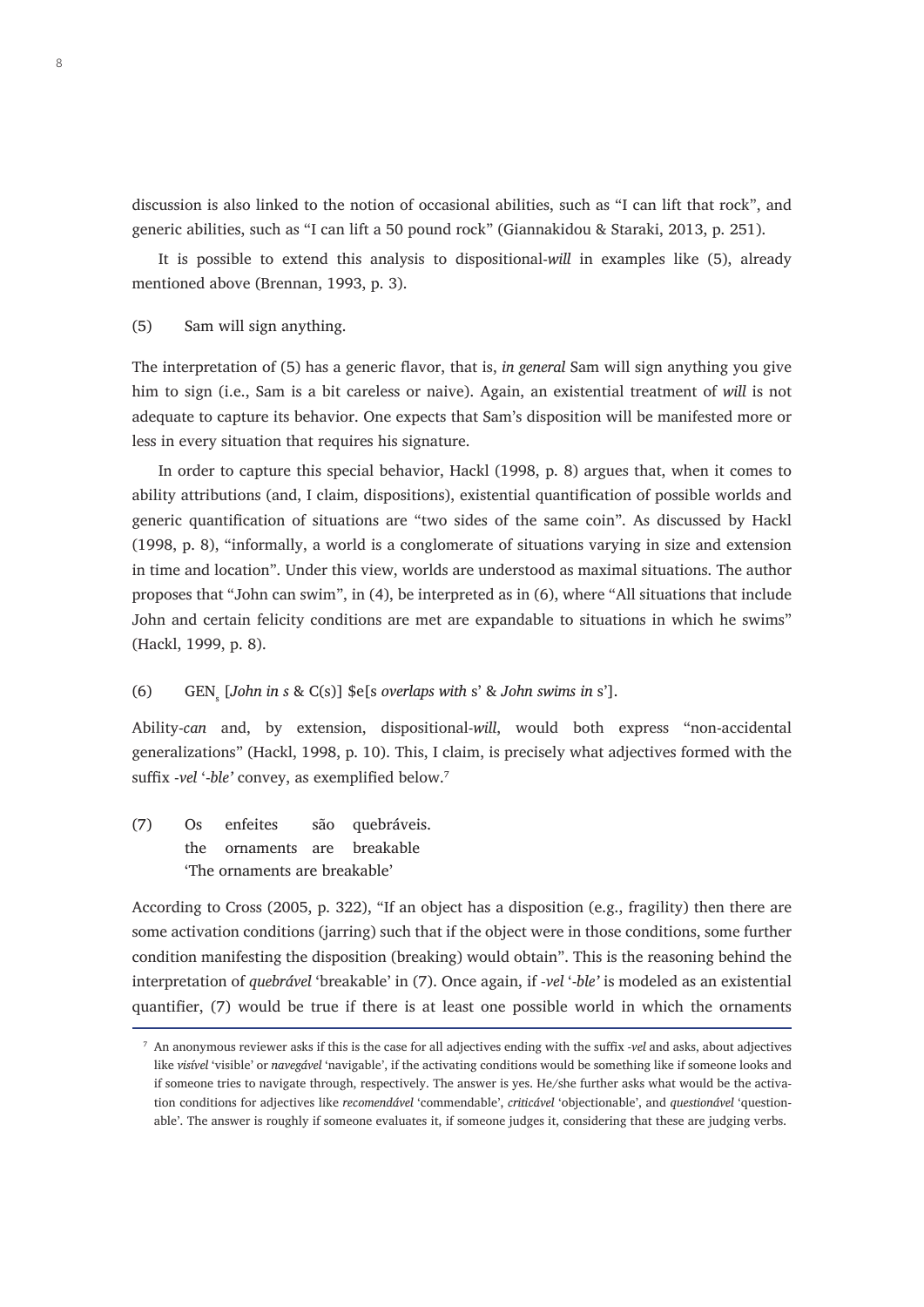break (under certain activation conditions). Nevertheless, the interpretation of (7) is that the ornaments in question break easily.

An anonymous reviewer offers further examples and asks if the same modal reasoning apply to them. Consider *(in)visível* '(in)visible', *(in)audível* '(in)audible', *(in)acessível* '(in)accessible' (as in *an inaccessible place*), *acessível* 'affordable' (as in *affordable price*), *insuportável* 'unbearable' (as in *unbearable heat*), *(in)transitável* 'impassable' (as in *an impassable road*), and *navegável* 'navigable'. The shortest answer is yes. Although, as previously mentioned, dispositions have "activation conditions" (Cross, 2005) or what Heil (2005) called "reciprocal disposition partners".

These are clear in examples like *visible to the naked eye* or *audible to dogs, not to humans*. The fact that a sound is audible to dogs not to humans is due to properties of the sound, for instance, being high-pitched, that meet a reciprocal disposition partner (i.e., the dog able to hear high frequencies). These activation conditions or partners are usually understood in a very general sense. This is why some authors claim that dispositional adjectives only accept generic by-phrases, as first noticed by Chapin (1967, p. 70) in examples like "This flat tire is repairable by anyone/\*by Harry".

Further examples showing the presence of these conditions or partners are given by an anonymous reviewer and follow in (8)–(9).

- (8) (a) O degelo acabará por fazer com que o Ártico se torne *navegável* todo o ano. 'The thaw will eventually make the Arctic *navigable* year-round.'
	- (b) Com a derrocada, a estrada ficou *intransitável*. 'Due to the collapse, the road became impassable.'
- (9) (a) As inovações náuticas permitiram que todos os oceanos se tornassem *navegáveis*. 'Nautical innovations enabled all oceans to become *navigable*'.
	- (b) A estrada está intransitável, a não ser por veículos todo o terreno. 'The road is impassable except for off-road vehicles.'

This reviewer points out a contrast between (8) and (9). Regarding (8), he/she claims that a set of properties of the subject of the modal is at stake, but questions is if the same holds for (9). In the case of *navegável* 'navigable', "able to be sailed by ships or boats" (Apple Inc. Dictionary, 2020), and *transitável '*passable', "able to be traveled along" (Apple Inc. Dictionary, 2020), shown in (8), again we have clear examples of how dispositions can be understood in terms of activation conditions (Cross, 2005) and reciprocal disposition partners (Heil, 2005). If we say that the Pacific Ocean is navigable due to certain nautical innovations, it simply means that the relevant properties of the ocean with respect to navigation (i.e., deepness; wideness; calmness; height of flow speed; water clearance; presence of reefs, rocks, and other obstacles) meet a reciprocal partner (i.e., a ship, boat, sailing vessel, or any kind of nautical innovation). The same is true for a dispositional predicate like *soluble* in *the substance is soluble in alcohol, not in water*.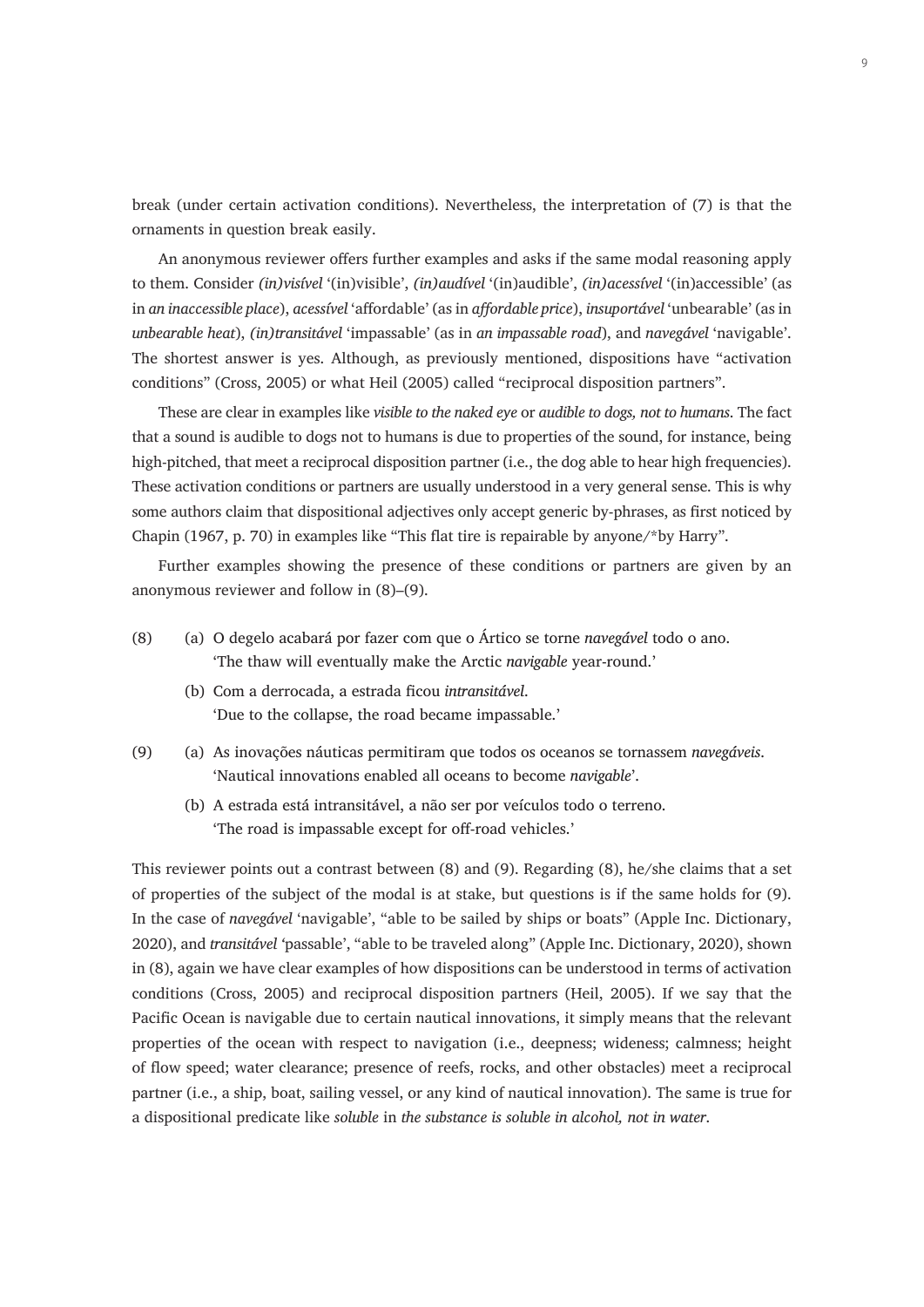What about *(in)acessível* '(in)accessible' *(in)visível* '(in)visible' and *(in)concebível* '(in) conceivable'? It might appear that the properties in question are independent of the characteristics of the entity to which they apply. For instance, an anonymous reviewer points that a product is *(un)affordable* based on the purchasing power of the potential buyer. Once again, the buyer would be a reciprocal disposition partner, but the relevant properties would still anchored to the subject of the adjective (e.g, *price* or *cost* of the product).

The same reasoning applies to *(in)accessible*. This is why these so-called relevant properties vary if we talk about an accessible place, or an accessible person, movie, book, bathroom, price. Note that *Mary is an accessible boss* does not have such a clear reciprocal disposition partner and is interpreted in a very general sense (i.e., Mary is accessible to everyone, to her employees). The properties in this case are different (e.g., warmth, openness, etc.), but, crucially, they are keyed to Mary.<sup>8</sup> The relationship between dispositions and their activation conditions is an interesting question that merits discussion. The proper treatment of this topic, however, is outside of the scope of this paper.<sup>9</sup>

The main objective of this section is to show that, like ability-*can* (Hackl, 1998) and dispositional-*will*, the suffix *-vel* also has a *quasi*-universal force. Adapting Hackl's (1998) proposal to the example in (7): "All situations that include such ornaments and certain activation conditions are met are expandable to situations in which the ornaments break".

#### **2.2 Flavor**

With respect to modal flavor, consider the following sample, repeated from (1) (Resende & Rech, 2020, p. 7).

- (10) (a) possibility: *lavável* 'washable', *aplicável* 'applicable', *curável* 'curable'
	- (b) probability: *variável* 'variable', *agradável* 'agreeable, pleasant', *perecível* 'perishable'
	- (c) obligation: *respeitável* 'respectable', *lastimável* 'lamentable',
	- (d) causality: *confortável* 'confortable', *amigável* 'amicable', *desprezível* 'despicable'

<sup>8</sup> We should also consider that a predicate like *affordable* is a gradable predicate. These predicates need a standard of comparison in order to determine its truth-conditions (Kennedy & McNally, 2005, p. 348). The idea of affordable housing, for instance, will vary if your standard of comparison is the purchasing power of a regular undergraduate student or Jeff Bezos. A house will be considered affordable if it is reasonably priced, but the very concept of *reasonably priced* is context dependent and can vary.

<sup>9</sup> Consider the Japanese game Mikado. When a stick is on top of other sticks, it is possible to say that it is *removable*, but when that same stick somehow ends up at the bottom of the pile, it is not possible to say that this stick is *removable* anymore. In other words, the stick displays the same intrinsic properties, regardless of the position it occupies. It would be interesting to show which -*vel* adjectives display a similar behavior in that they seem to be dependent on external conditions. This is an interesting question (I thank an anonymous reviewer for pointing it out) that I leave for future work.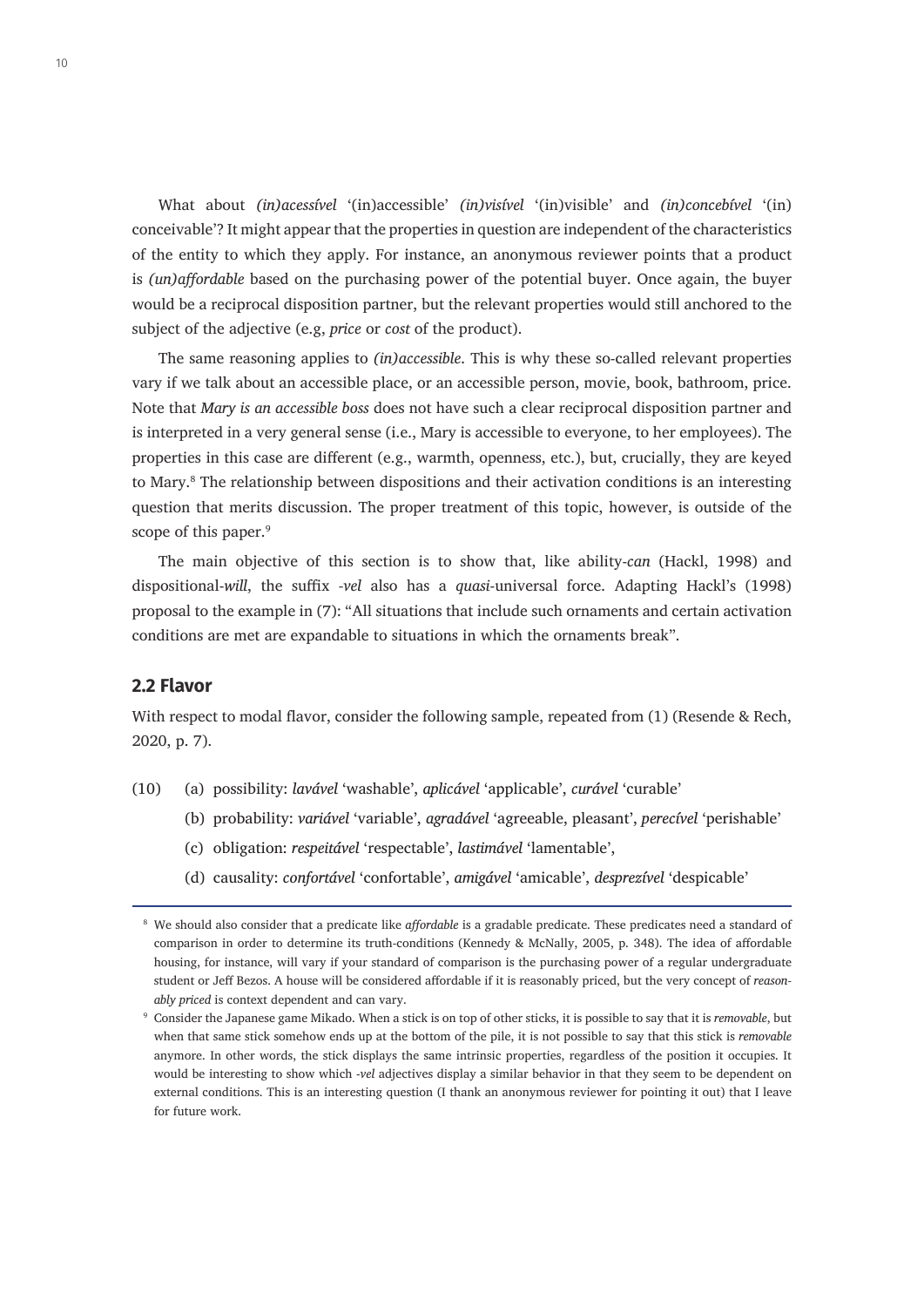To account for the range of modal interpretations above, the authors posit the interaction of different modal bases (circumstantial or epistemic) and ordering sources (stereotypical or deontic). We know that modal expressions are contextually sensitive, that is, they are always relativized to certain pieces of information. As previously mentioned, these pieces of information are implicit. Consider an example from Kratzer (1977, p. 340): "The Maori children *must* learn the names of their ancestors". The meaning of the modal *must* in this sentence is introduced by a phrase like *In view of what their tribal duties are*. According to Kratzer (1977, p. 342), "relative modal phrases like 'must in view of' and 'can in view of' should be considered as the foundation of the modals 'must' and 'can', respectively".

An interesting fact about ability and dispositional modals is that they seem to be relativized to a set of properties of the subject of the modal, not a set of circumstances or information known by an agent at a given time. Consider the examples below.

- (11) (a) John *can* swim.
	- (b) Sam *will* sign anything.
	- (c) The ornaments are *breakable*.
	- (d) The fabric is *washable*.
	- (e) Sara is *adorable*.

In (11a), the ability to swim is "agent dependent" (Giannakidou & Staraki, 2013, p. 254), and the same goes for dispositional-*will* in (11b). Crucially, the ability to swim and the disposition to sign anything are both due to certain physical and psychological properties of *John* and *Sam*. The dispositional predicates exemplified in  $(11c-e)$  behave in a similar way. The ornaments break easily because of their physical attributes, such as material, fragility, etc.; the fabric can be washed without damage because of its physical properties, such as fiber type; and Sara inspires adoration and affection because of her particular attributes. I propose that the suffix has a *quasi*universal force precisely because it can behave as a universal quantifier, in the case of *adorable* (as one reviewer correctly points out), but it also admits exceptions, in the case of *breakable*. As mentioned in section 2.1, dispositional adjectives express non-accidental generalizations, like generic statements, which allow exceptions. For example: "this vase is breakable, but I hit it and it didn't break" (see also Moreira, 2015, p. 136).

Brennan (1993, p. 166) proposes that dynamic modals "are restricted by bundles of property expressions, which are bound to be interpreted relative to the syntactic subject of the modal sentence". This is precisely the proposal I extend to dispositional adjectives in (11). Their range of modal interpretations is not determined by different modal bases (be it circumstantial or epistemic), but by the nature of the properties in question.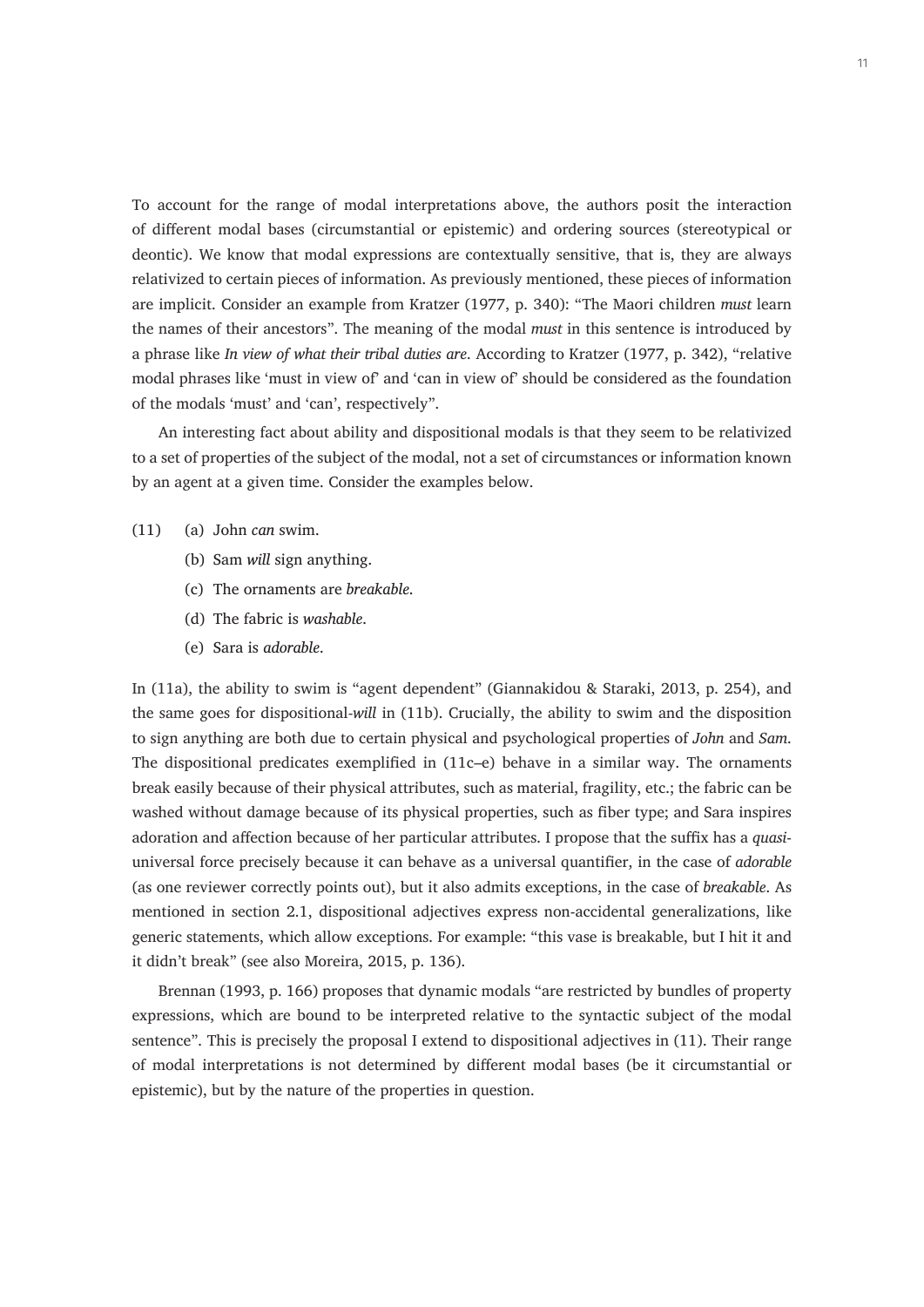Consider additional examples in (12) and (13).

- (12) Dado o que se sabe atualmente, a história que ele contou na altura torna-se credível. 'Given what we currently know, the story he told became credible.'
- (13) Em dias sem nevoeiro, a ilha é visível a partir da costa. 'On a clear day, the island is visible from the coast.'

In both examples, the adjectives are relativized to properties of their subject. The story will be considered *credible* based on its properties (i.e., if it is persuasive, if it has verisimilitude, etc.). The island will be considered *visible* based on its properties (i.e., prominence, location, level of exposure, etc.).<sup>10</sup>

Brennan (1993, p. 182) makes the following observation: "For ability modals, the class of properties that are relevant depend on the type of ability that's being talked about: in the example above it's physical ability. It's a simple matter to conceive of other types of ability, from intellectual acumen to interpersonal maneuvering." I assume the same applies for dispositional adjectives. Different kinds of dispositions crucially depend on different kinds of properties.

The set of data shown in (1) can be divided into two main subclasses, as exemplified below.

- (14) (a) possibility/ potential adjectives: *lavável* 'washable', *aplicável* 'applicable', *curável* 'curable', *variável* 'variable'.
	- (b) veridical/ evaluative adjetives: *agradável* 'agreeable, pleasant', *perecível* 'perecível', *respeitável* 'respectable', *lastimável* 'lamentable', *confortável* 'comfortable', *amigável* 'amicable', *desprezível* 'despicable'.

#### **2.3 Veridicality**

This subsection establishes a contrast between the modal notion of possibility (or potentiality) and veridicality, roughly understood as "entailing actual truth" (Giannakidou & Mari, 2017). In what follows, I will argue that so-called non-modal adjectives are actually veridical. I will also show that this veridical effect is documented in the literature. Vendler (1957, p. 148), for instance, makes the following observation:

*can* might become redundant in indicative sentences [of this kind]. Hence the airy feeling about *I can know*, *I can love*, *I can like*, and so forth. (…) For the present, it is enough to mention that while *to be able to run* is never the same thing as *to run* or *to be able to write a letter* is never the same thing as *to write a letter*, it seems to be the case that, in some sense, *to be able to know* is *to know*, t*o be able to love* is *to love*, and *to be able to see* is *to see*.

<sup>&</sup>lt;sup>10</sup> We should not forget that both dispositional adjectives have activation conditions or disposition partners, so what counts as credible or visible may change, but in any case the modal base of the suffix will be made of properties.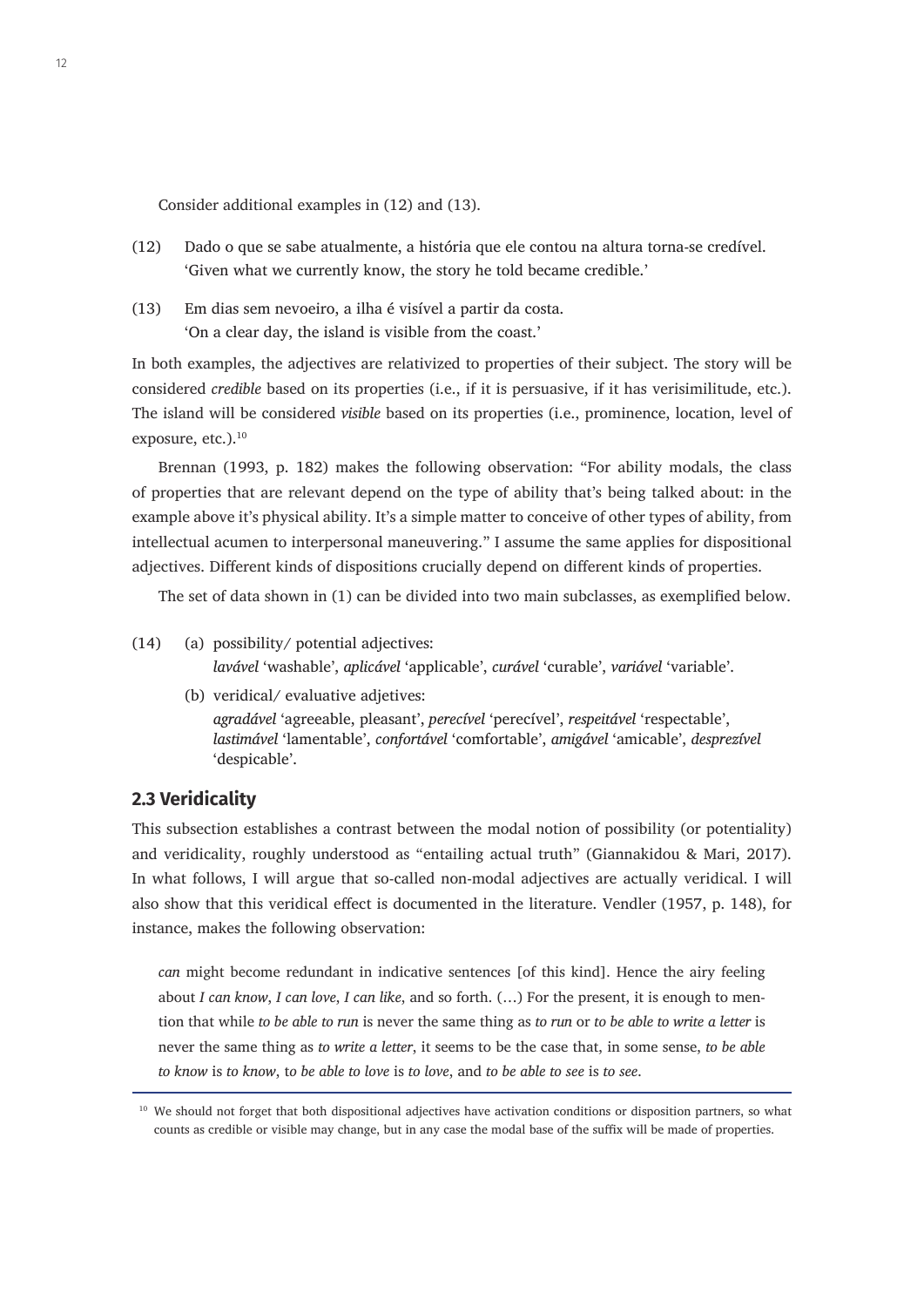In a similar direction, Palmer (1986, p. 75) discusses an interesting correlation among modality, sensations and evidentiality in English, based on the following examples.

- (15) (a) I *can* see the moon.
	- (b) I *can* hear a funny noise.
	- (c) I *can* smell something burning.
	- (d) I *can* taste salt in this.
	- (e) I *can* feel something hard here.

According to him, "all of these indicate that the speaker has the sensation, not that he has the ability to have it" (Palmer, 1986, p. 75).

This phenomenon (see Moreira, 2015, 2021) has also been attested with dispositional adjectives, particularly those which do not seem to immediately express possibility, as exemplified below.

(16) *adorável* 'adorable, inspiring affection'; *agradável* 'agreeable, pleasant'; *condenável* 'condemnable'; *deplorável* 'deplorable, deserving condemnation'; *respeitável* 'respectable, of some merit or importance'.

Instead of positing that these adjectives express obligation or necessity (see also example (1) above), I claim that what we actually have is a veridicality effect when the suffix *-vel* '*-ble*' composes with a predicate of "sensation", to use Palmer's terminology. Predicates that allow a sentient subject (Barker, 1998) or some kind of judge, in the sense of Lasersohn (2005), give rise to dispositional adjectives with a veridical interpretation or subjective interpretation (see the sample in (14) above). The claim is that the activation conditions (see section 2.1) of these dispositional adjectives are not causational, but purely perceptive. With respect to this, consider the following observation by Heil (2005, p. 350).

A salt crystal manifests its disposition to dissolve in water by dissolving in water. But the manifestation is a manifestation of both the salt crystal's disposition to dissolve in water and the water's reciprocal disposition to dissolve salt. (…) I do not deny that some dispositions could manifest themselves spontaneously. (…) For the most part, however, dispositions manifest themselves in concert with reciprocal disposition partners.

The activation conditions of a predicate like *quebrável* 'breakable' are distinct from the activation conditions of a predicate like *amável* 'lovable'. The manifestation of a disposition to break is generally dependent on some causing event.<sup>11</sup> The loving disposition, instead, is perceptually triggered, which explains its veridical character.

 $11$  We could have spontaneous events, but I am ignoring these complexities.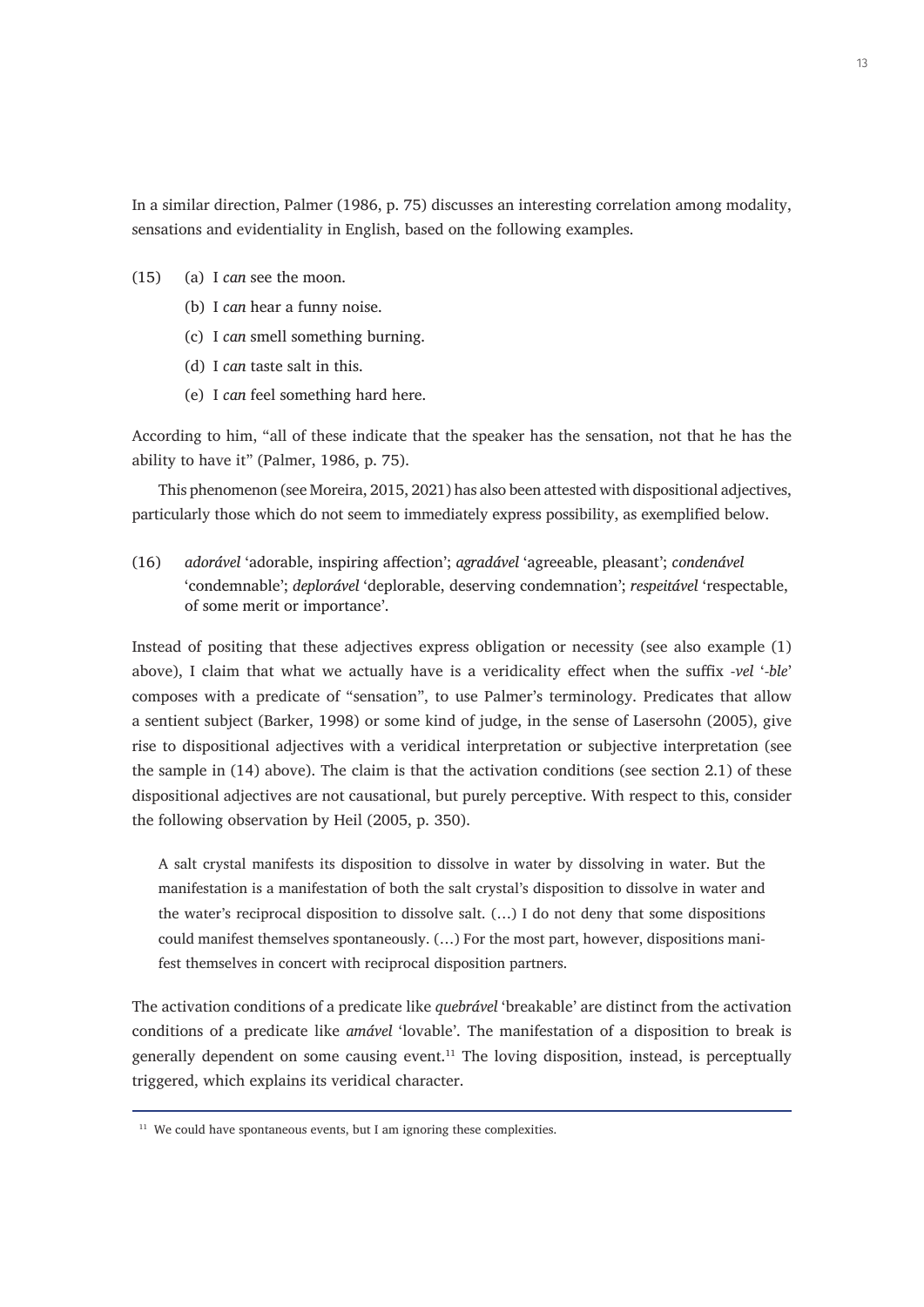## **3. Conclusion**

This paper has shown that an account of *-vel* '-*ble'* as a suffix expressing dynamic modality is feasible and has put forward three arguments to support it. First, it is particularly challenging to determine precisely the quantificational force of the suffix. This has led previous accounts, such as Resende and Rech (2020, p. 16), to posit that -*vel* '-*ble'* can be inserted into different modal (and non-modal) environments. But modal force is lexically specified in Portuguese (and English, for that matter) (Mendes, 2019). Therefore, a question arises as to why we would have a single suffix which is inserted in such different environments, with no clear mechanism for selection and for capturing the modal variation. Building on Hackl (1998), I claim that *-vel*  '-ble' has *quasi*-universal force, which is compatible with the idea that dispositional adjectives express non-accidental generalizations. This behavior patterns with the behavior of ability-*can* and dispositional-*will* and makes a solid case for treating them on a par.

Second, I have shown that -*vel* '-ble' is relativized to bundles of property expressions introduced by "in virtue of" phrases, following the work of Brennan (1993). In other words, the suffix is dependent on properties of the subject of the adjective, not on circumstances or some set of information, *pace* Resende and Rech (2020). This is also a behavior linked to dynamic uses of the modal *can*, a fact that also lends support for the present analysis.

Third, I have also shown that -*vel* '-*ble'*, when attached to predicates of sensation (perception, psychological or judging verbs) give rise to a veridical effect. The same has been reported on a sentential level with dynamic uses of *can*, as discussed in the previous section.

Finally, I claim that a treatment of -*vel* '-*ble*' as a suffix expressing dynamic modality is well-motivated and affords a simpler, more elegant explanation for the different interpretations associated with these adjectives.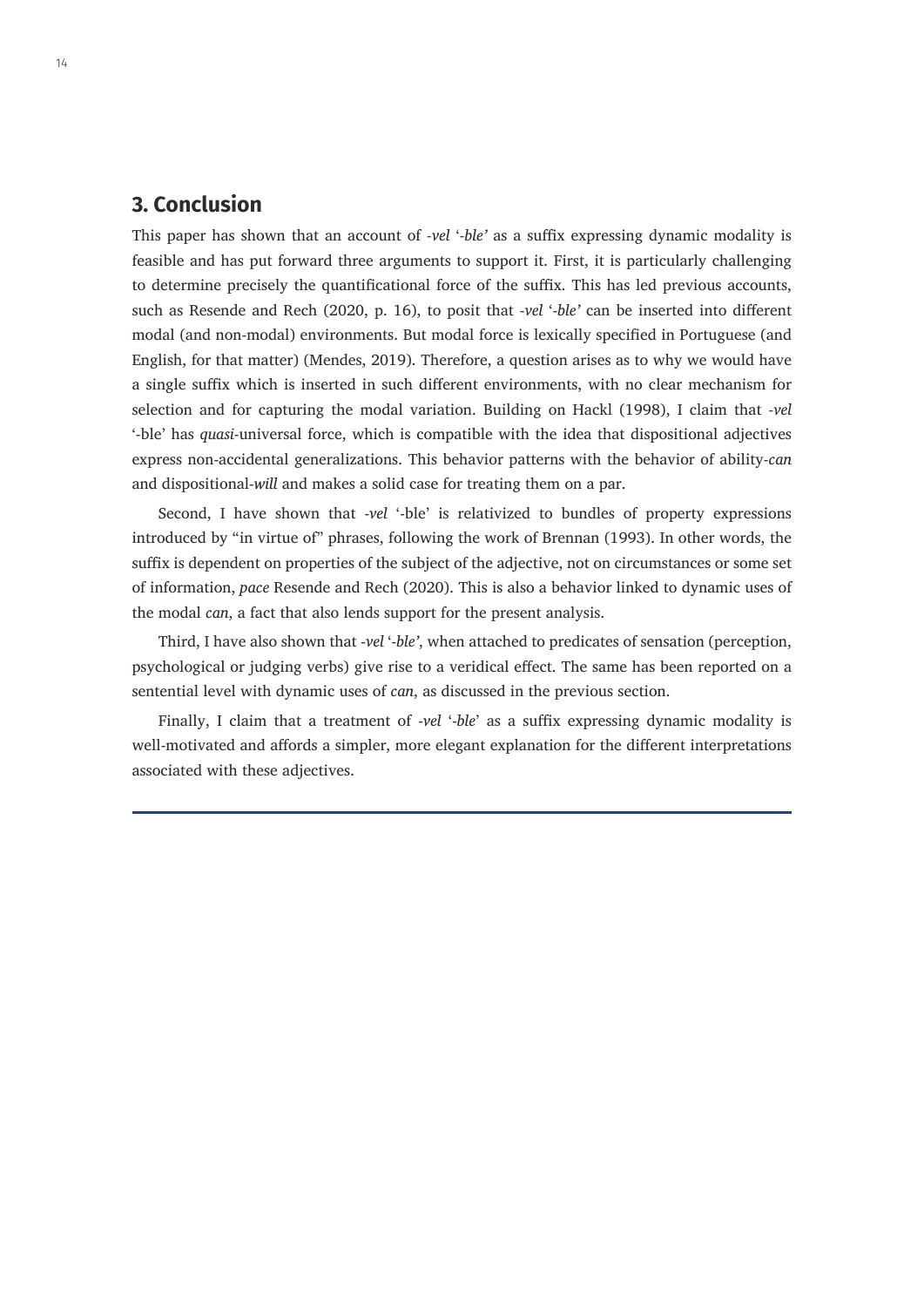## **Acknowledgements**

I am thankful to the editors and staff of *JPL*, and the reviewers for their helpful questions, comments and suggestions. I am also thankful to my dear colleagues at the University of Brasilia, Elisabete Morais, Helena Guerra Vicente and Marcus Lunguinho for their academic support. All errors are mine.

## **Competing Interests**

The author has no competing interests to declare.

### **References**

**Barker, C.** (1998). Episodic -*ee* in English: a thematic role constraint on new word formation. *Language*, *74*(4), 695–727. DOI: <https://doi.org/10.2307/417000>

**Brennan, V.** (1993). *Root and epistemic modal auxiliary verbs*. Unpublished thesis (PhD), University of Massachusetts Amherst.

**Chapin, P. G.** (1967). *On the syntax of word-derivation in English*. Unpublished thesis (PhD), Massachusetts Institute of Technology. <http://hdl.handle.net/1721.1/12998>

**Cross, T.** (2005). What is a disposition? *Synthese*: *Dispositions and laws of nature*, *144*(3), 321–341. DOI: <https://doi.org/10.1007/s11229-005-5857-2>

**Giannakidou, A.,** & **Mari, A.** (2017). Epistemic future and epistemic MUST: nonveridicality, evidence, and partial knowledge. In J. Blaszcak, A. Giannakidou, D. Klimek-Jankowska & K. Migdalski (Eds.), *Mood, Aspect, Modality Revisited: New answers to old questions*  (pp. 75–124)*.* Chicago: The University of Chicago Press. DOI: [https://doi.org/10.7208/](https://doi.org/10.7208/chicago/9780226363660.003.0003) [chicago/9780226363660.003.0003](https://doi.org/10.7208/chicago/9780226363660.003.0003)

**Giannakidou, A.,** & **Staraki, E.** (2013). Ability, action, and causation: from pure ability to force. In A. Mari, C. Beyssade & F. Del Prete (Eds.), *Genericity* (pp. 250–275). Oxford: Oxford University Press. DOI: <https://doi.org/10.1093/acprof:oso/9780199691807.003.0009>

**Hackl, M.** (1998). *On the semantics of "Ability Attributions"*. Unpublished manuscript, MIT.

**Heil, J.** (2005). Dispositions. *Synthese*: *Dispositions and laws of nature*, *144*(3), 343–356. [http://](http://www.jstor.org/stable/20118568) [www.jstor.org/stable/20118568](http://www.jstor.org/stable/20118568). DOI: <https://doi.org/10.1007/s11229-005-5864-3>

**Kennedy, C.,** & **McNally, L.** (2005). Scale Structure, Degree Modification, and the Semantics of Gradable Predicates. *Language*, *81*(2), 345–381. DOI:<https://doi.org/10.1353/lan.2005.0071>

**Kratzer, A.** (1977). What 'must' and 'can' must and can mean. *Linguistics and Philosophy*, *1*(3), 337–355. <https://www.jstor.org/stable/25000968>. DOI: <https://doi.org/10.1007/BF00353453>

**Kratzer, A.** (1981). The notional category of modality. In H.-J. Eikmeyer & H. Rieser (Eds.), *Words, Worlds, and Contexts* (pp. 38–74). Berlin: Mouton de Gruyter. DOI: [https://doi.](https://doi.org/10.1515/9783110842524-004) [org/10.1515/9783110842524-004](https://doi.org/10.1515/9783110842524-004)